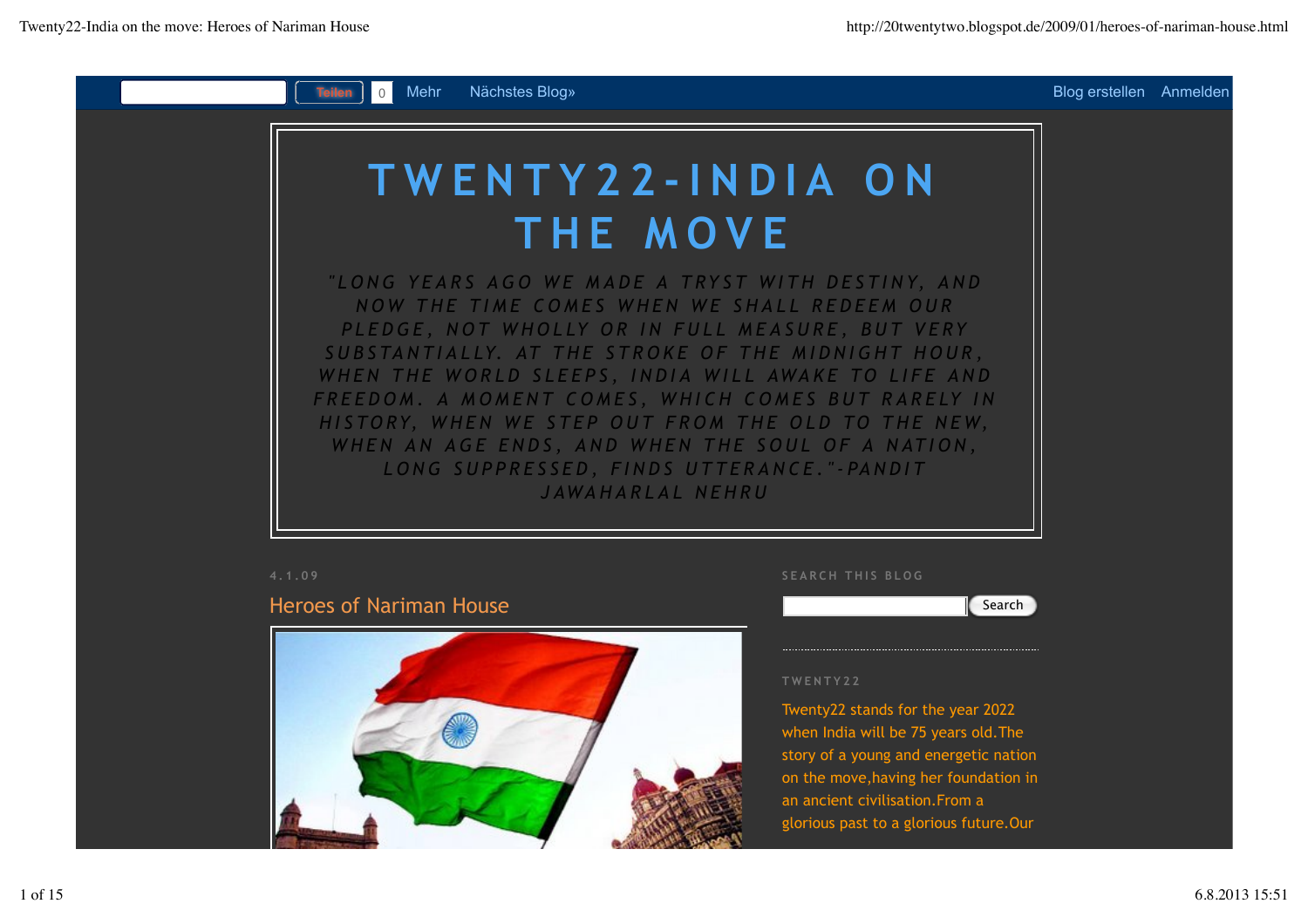

This article by Sudheendra Kulkarni is truly heart warming...

I spent the last 10 days of December in Mumbai, and participated in two events associated with the terror attacks of 26/11. The first was on December 21, when the Taj Mahal Hotel reopened its tower wing. The solemnity of the ceremony was made more memorable by Ratan Tata's defiant words: "The enemies of India may have hurt us, but they will never knock us down." The longest applause, of course, was reserved for the hotel employees who showed exemplary courage and dedication to duty even when death stared them in their faces. They were led by general manager Karanbir Kang, whose name has already joined the many legends of the Taj. He was busy saving guests on the ground floor, even as his own wife and two children were trapped in fire—and later found dead—in their top-floor room.

Another place, many more legends. On December 26, I attended a commemorative function near Nariman House, also in Colaba. The world watched a never-seen-before commando operation here against Pakistani terrorists, who had stormed a Jewish prayer centre, killing six inmates, one commando, Gajendra Singh, and four locals in the vicinity. Two images will remain etched in the minds of TV viewers: National Security Guard's black-cat commandos being abseiled from a helicopter on the terrace of Nariman House; and hundreds of local residents shouting 'Vande Mataram' and 'Bharat Mata ki jai' on the morning of November 29, as they bade a heartfelt goodbye to the commandos after they successfully completed the operation.

flag's Orange colour symbolizes courage and sacrifice, White stands for peace and truth, Green is for faith and chivalry and Blue represents the color of the sky and the ocean. The central motif is a Chakra, or Buddhist spinning wheel. The 24 spokes of the wheel correspond with the 24 hours of the day, implying that there is life in movement and death in stagnation.

A Scrog (Scrapbook-Blog) chronicling the magic of the present moment as the Wind of Change sweeps across INDIA,BHARAT,HINDUSTAN-The World's Largest Democracy.The Making of India which hopefully will have heartwarming stories of growth and development... on the lines of Chicken Soup for the Soul..ooops..err Rasam for the Hindustani Aatma. Jai Hind.

Disclaimer:Most of the information has been obtained by reading various newspapers / magazines , watching television and browsing through various websites.Pictures and Articles used are for informative and illustrative purposes only and their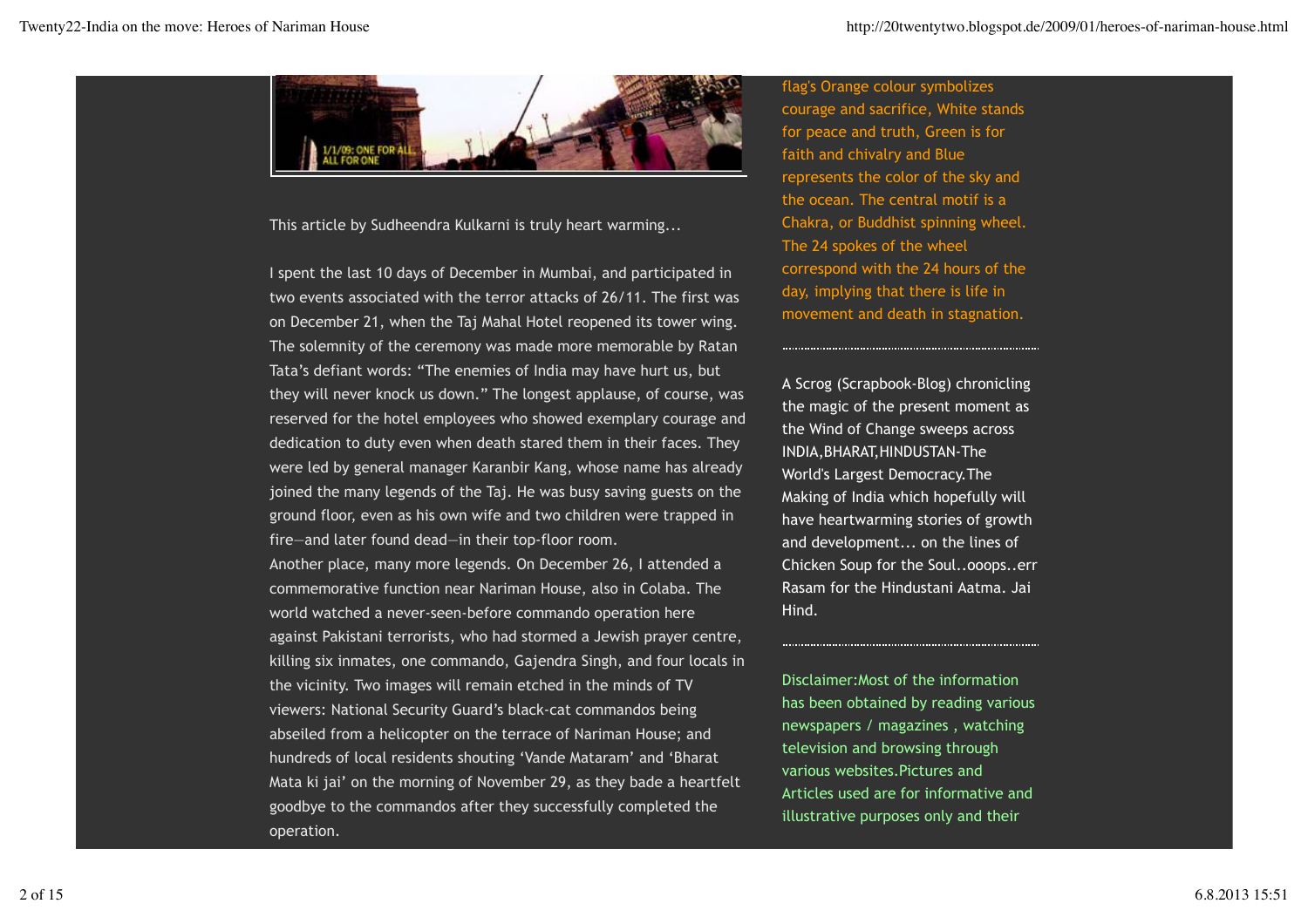But how many people know that this is where local Muslims rescued Hindu families in neighbouring buildings; where Shiv Sena activists saved Christian families and gave protection to a nearby mosque and a madarassa; where a Parsi baker—his bakery, located bang opposite Nariman House, still carries scores of bullet marks from the terrorists' AK-47s— distributed bread to hungry neighbours; and where a Christian do-gooder carried the bullet-ridden body of a Hindu girl on his shoulders, reached her to the hospital and a month later, on Christmas, played Santa to her in the hospital ward? The function near Nariman House was organised by Vijay Surve, head of the Shiv Sena's Colaba branch. He and his 'boys' evacuated hundreds of residents of the nearby buildings before NSG commandos arrived—10 hours after the attack. Since the commandos from Delhi had no knowledge of the narrow lanes of this highly congested part of Colaba, Shiv Sainiks assisted them in every possible way. The Sena has the image of being an anti-Muslim organisation. But this stereotype was broken by what I saw at the function and, later, by conducting three days of extensive interviews in the neighbourhood. Surve proudly showed me the letter he received from the NSG, in which the commander who led the operation has expressed "deepest gratitude" to the locals for their help.

On 26/12, Surve honoured all those who performed commendable acts of bravery during the 60-hour-long siege of Nariman House, the most difficult of all the operations mounted by security forces in Mumbai. One person, Felix Ambrose, received a particularly long ovation. Felix lives near Nariman House and works at a small phoneand-internet shop next to Leopold Restaurant, where terrorists killed over a dozen people, before storming the Taj. He was lucky to survive. But that night he made eight trips to the hospital carrying wounded persons lying on the road. The first was Anamika Gupta, who, when I met her in the hospital, said to me, "I am alive only

copyright belongs to their respective owners.Some of the popular sources of information are:The Times of India,Indian Express,Hindustan Times,DNA,Mint,The Economic Times,Financial Express,Business Standard,Hindu Business Line,Business World,NDTV,Times Now,CNN IBN,CNBC TV18,Aaj Tak,Zee News...



- **BLOG ARCHIVE**
- ► 2013 (1132)
- ► 2012 (1725)
- ► 2011 (1563)
- ► 2010 (1224)
- ▼ 2009 (1750)
- ► December (98)
- ► November (120)
- ► October (105)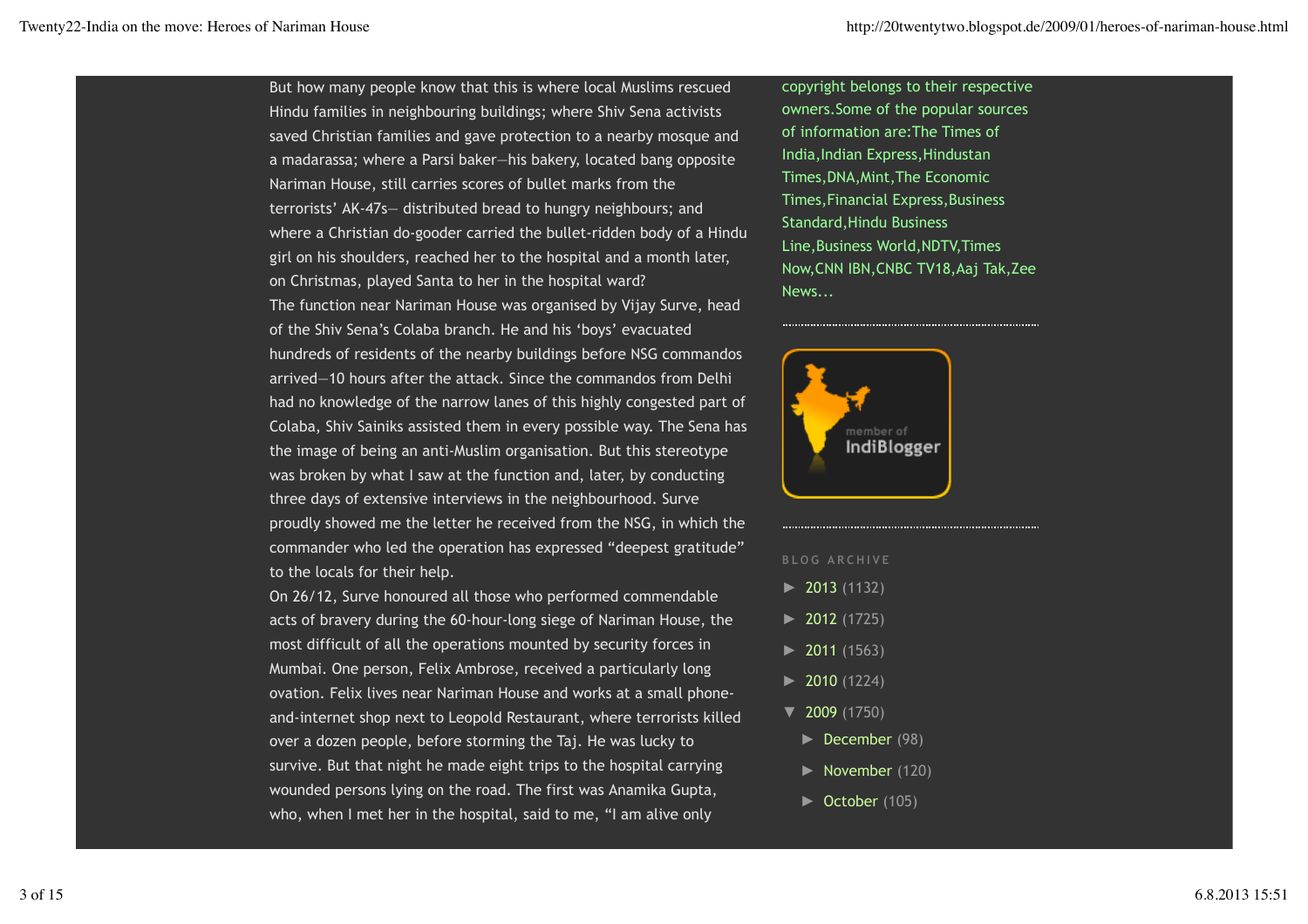because of my brother Felix." Surve reserved a special hug for a popular Muslim boy: Hanif Shaikh. Amid deafening applause from the crowd, he said: "I have no words to describe Hanif's bravery. On the second day we learnt that there were still some families holed up in Merchant House, which adjoins Nariman House. Hanif immediately climbed the separation wall, took a deep jump, entered that building and helped four Sindhi and Gujarati families to safely sneak away. He could have been easily seen, and shot, by the terrorists. I told him to take a commando with him, but he said he would go alone. What can I say? Hanif had himself become a commando!" Surve then yelled into the mike, "Hanif, tujh par hamein fakr hai. Aur Pakistan waalon, yahan aakar dekho. Yahi hai Hindustan. Yahi hai Mumbai. Yahi hai Colaba. Yahan Hindu, Musalman, Sikh, Isayi aur Parsi sab ek hain, and sab terrorism ke khilaaf ekjut hokar lad rahe hain." (Hanif, we are proud of you. And you Pakistanis, come here and see. This is India. This is Mumbai. This is Colaba. Hindus, Muslims, Sikhs, Christians and Parsis are all one here and all are united in the struggle against terrorism.) Among the people attending the function, I was surprised to meet Maulana Mohammed Niyaz of the nearby Colaba Masjid. He also runs Darul Uloom Hanfia Razvia, a madrassa that has 175 students. "What brings you to this meeting organised by the Shiv Sena?" He replied unflappably: "We share the grief of all the people who have gathered here. We are all Indians, irrespective of our religions. I pray to Allah that He does hifazat of Hindustan. Anyone who looks at Hindustan with an evil eye, even if it is Pakistan, has to have that eye taken out." I met him later in his masjid to continue the conversation. "Those were terrible days for us," he said. "We were afraid that some extremists might harm Muslims, who are only 10 per cent of Colaba's population. But Vijaybhai, whom I know for many years, assured me on the first night that he would ensure the safety of the mosque and the madrassa. He not only kept his word,

- ► September (162)
- ► August (140)
- $\blacktriangleright$  July (121)
- ► June (108)
- $\blacktriangleright$  May (155)
- $\blacktriangleright$  April (166)
- $\blacktriangleright$  March (188)
- ► February (209)
- ▼ January (178)

Surajkund Crafts Mela India's largest, tallest tricolour Roadside Romeo makes it to animation 'Oscars' shor... Homage to the Mahatma Somewhere in Delhi.... Indians earn double what they did in '01 The Satyam Scam India Post is changing with the times Dharavi makeover gets an expert panel

- Reliance Power bags Tilaiya ultra mega project
- Mulayam's disproportionate assets case
- Pundits predict...